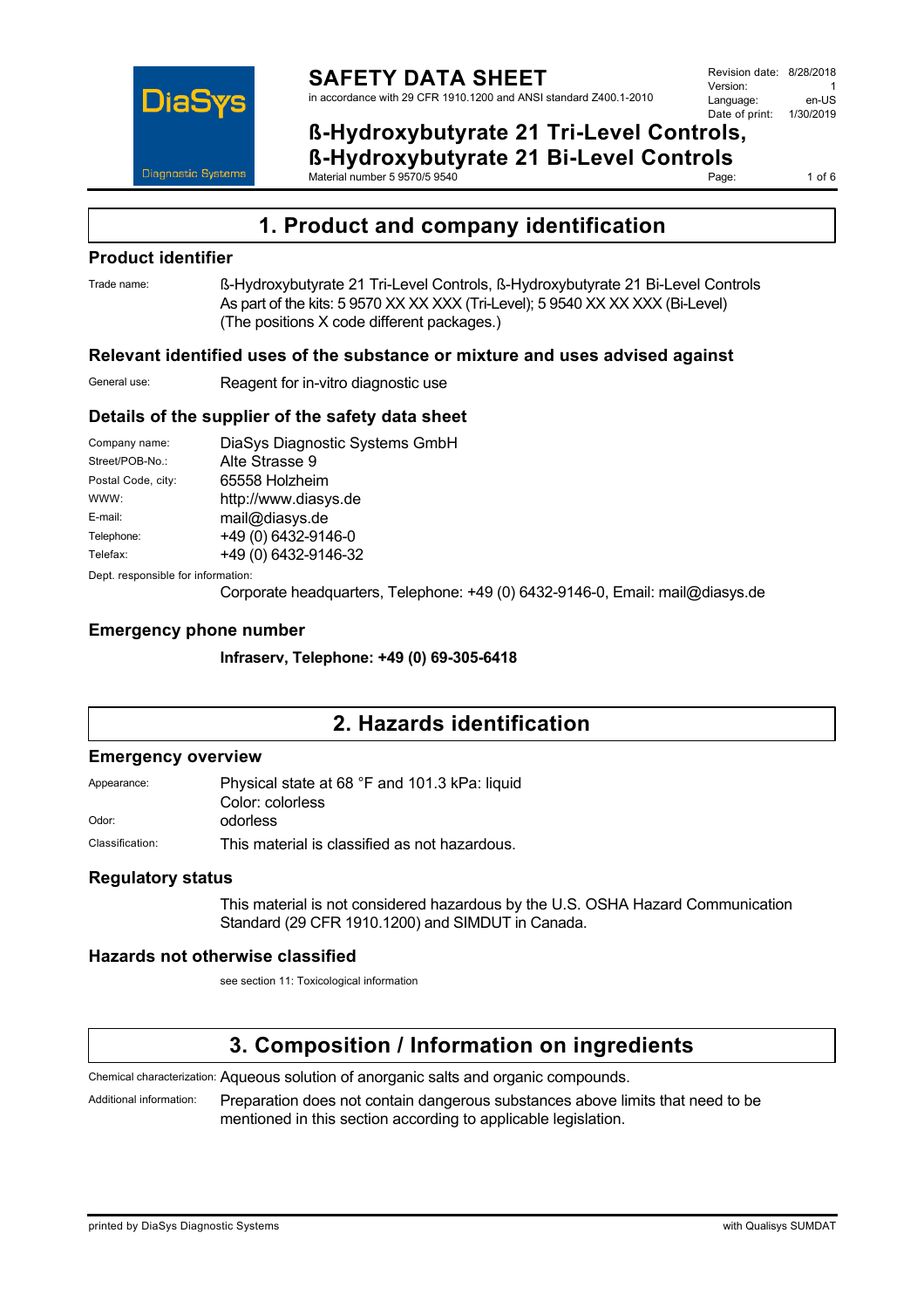

Page: 2 of 6

| 4. First aid measures                              |                                                                                                                                                                                                                                                  |  |
|----------------------------------------------------|--------------------------------------------------------------------------------------------------------------------------------------------------------------------------------------------------------------------------------------------------|--|
| In case of inhalation:                             | Move victim to fresh air. In case of respiratory difficulties seek medical attention.                                                                                                                                                            |  |
| Following skin contact:                            | Change contaminated clothing. Remove residues with water. In case of skin reactions,<br>consult a physician.                                                                                                                                     |  |
| After eye contact:                                 | Immediately flush eyes with plenty of flowing water for 10 to 15 minutes holding eyelids<br>apart. Remove contact lenses, if present and easy to do. Continue rinsing. In case of<br>troubles or persistent symptoms, consult an opthalmologist. |  |
| After swallowing:                                  | Rinse mouth and drink large quantities of water. If you feel unwell, seek medical advice.<br>Never give anything by mouth to an unconscious person.                                                                                              |  |
| Most important symptoms/effects, acute and delayed |                                                                                                                                                                                                                                                  |  |

Material number 5 9570/5 9540

No data available

### **Information to physician**

Treat symptomatically.

## **5. Fire fighting measures**

Flash point/flash point range:

#### No data available

Auto-ignition temperature: No data available

Suitable extinguishing media:

Product is non-combustible. Extinguishing materials should therefore be selected according to surroundings.

### **Specific hazards arising from the chemical**

Fires in the immediate vicinity may cause the development of dangerous vapors. sodium oxides, carbon monoxide and carbon dioxide.

Protective equipment and precautions for firefighters:

Wear self-contained breathing apparatus.

Additional information: Do not allow fire water to penetrate into surface or ground water.

### **6. Accidental release measures**

Personal precautions: Avoid contact with skin and eyes. Wear appropriate protective equipment. Provide adequate ventilation. Environmental precautions: Do not allow to penetrate into soil, waterbodies or drains. Methods for clean-up: Soak up with absorbent materials such as sand, siliceus earth, acid- or universal binder. Store in special closed containers and dispose of according to ordinance. Wash spill

area with plenty of water.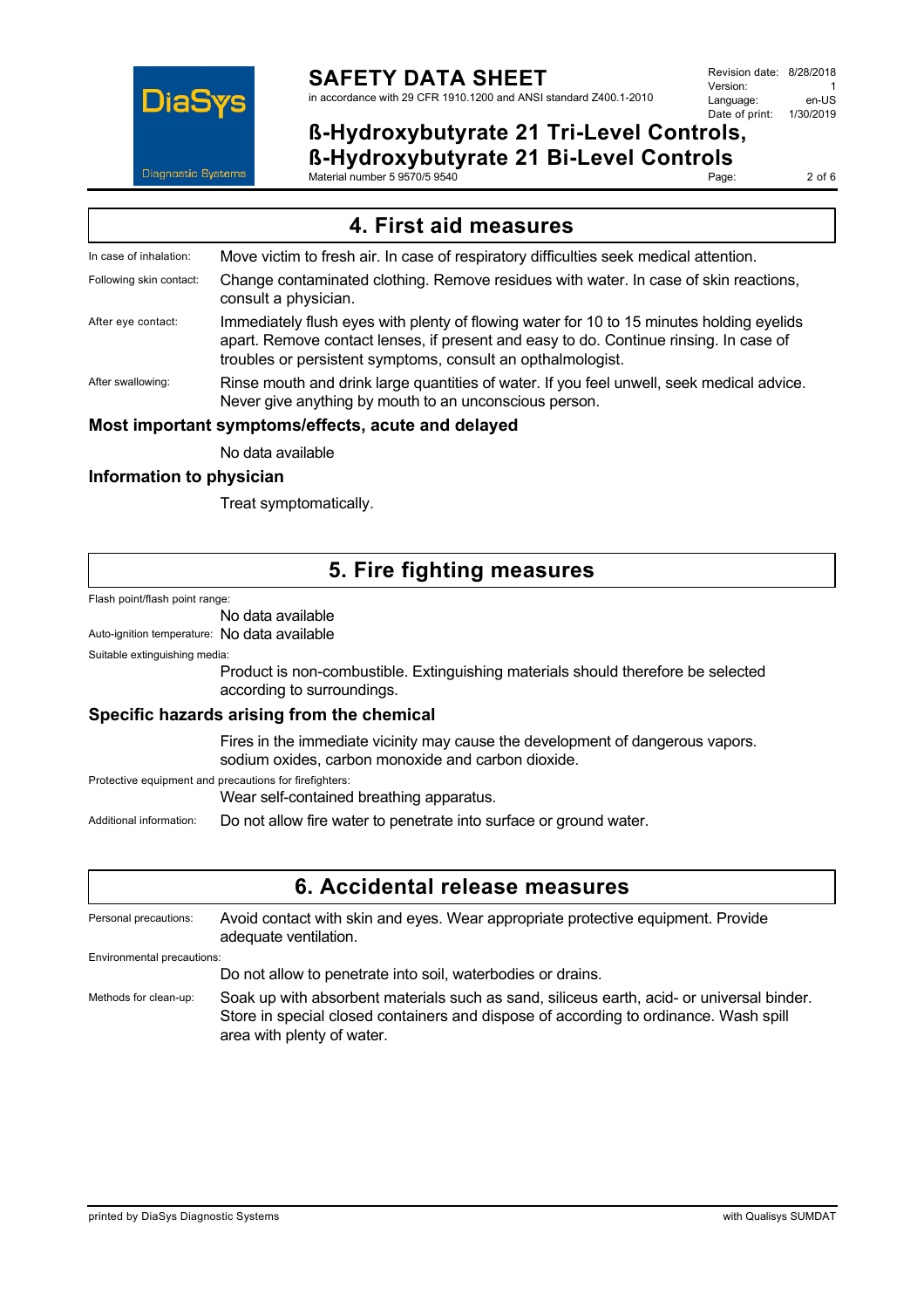

Page: 3 of 6

# **7. Handling and storage**

Material number 5 9570/5 9540

### **Handling**

Advices on safe handling: For use only by qualified technical staff. Provide adequate ventilation, and local exhaust as needed. Wear appropriate protective equipment. Avoid contact with skin, eyes, and clothing. After worktime and during work intervals the affected skin areas must be thoroughly cleaned. Take off contaminated clothing and wash it before reuse. Provide a conveniently located eye rinse station.

### **Storage**

Requirements for storerooms and containers:

Keep containers tightly closed and at a temperature between 35.6 °F and 46.4 °F. Do not freeze. Protect from light. Keep sterile.

## **8. Exposure controls / personal protection**

### **Engineering controls**

Provide adequate ventilation, and local exhaust as needed. See also information in chapter 7, section storage.

### **Personal protection equipment (PPE)**

Eye/face protection Tightly sealed goggles according to OSHA Standard - 29 CFR: 1910.133 or ANSI Z87.1-2010. Skin protection **Wear suitable protective clothing.** Protective gloves according to OSHA Standard - 29 CFR: 1910.138. Glove material: Nitrile rubber - Breakthrough time: >480 min. Observe glove manufacturer's instructions concerning penetrability and breakthrough time. Respiratory protection: Provide adequate ventilation. General hygiene considerations: Avoid contact with skin, eyes, and clothing. Take off contaminated clothing and wash it

before reuse. Wash hands before breaks and after work. Provide a conveniently located eye rinse station.

# **9. Physical and chemical properties**

### **Information on basic physical and chemical properties**

| Appearance:                              | Physical state at 68 °F and 101.3 kPa: liquid<br>Color: colorless |
|------------------------------------------|-------------------------------------------------------------------|
| Odor:                                    | odorless                                                          |
| Odor threshold:                          | No data available                                                 |
| pH value:                                | at $77 °F: 5.6$                                                   |
| Melting point/freezing point:            | No data available                                                 |
| Initial boiling point and boiling range: | No data available                                                 |
| Flash point/flash point range:           | No data available                                                 |
| Evaporation rate:                        | No data available                                                 |
| Flammability:                            | No data available                                                 |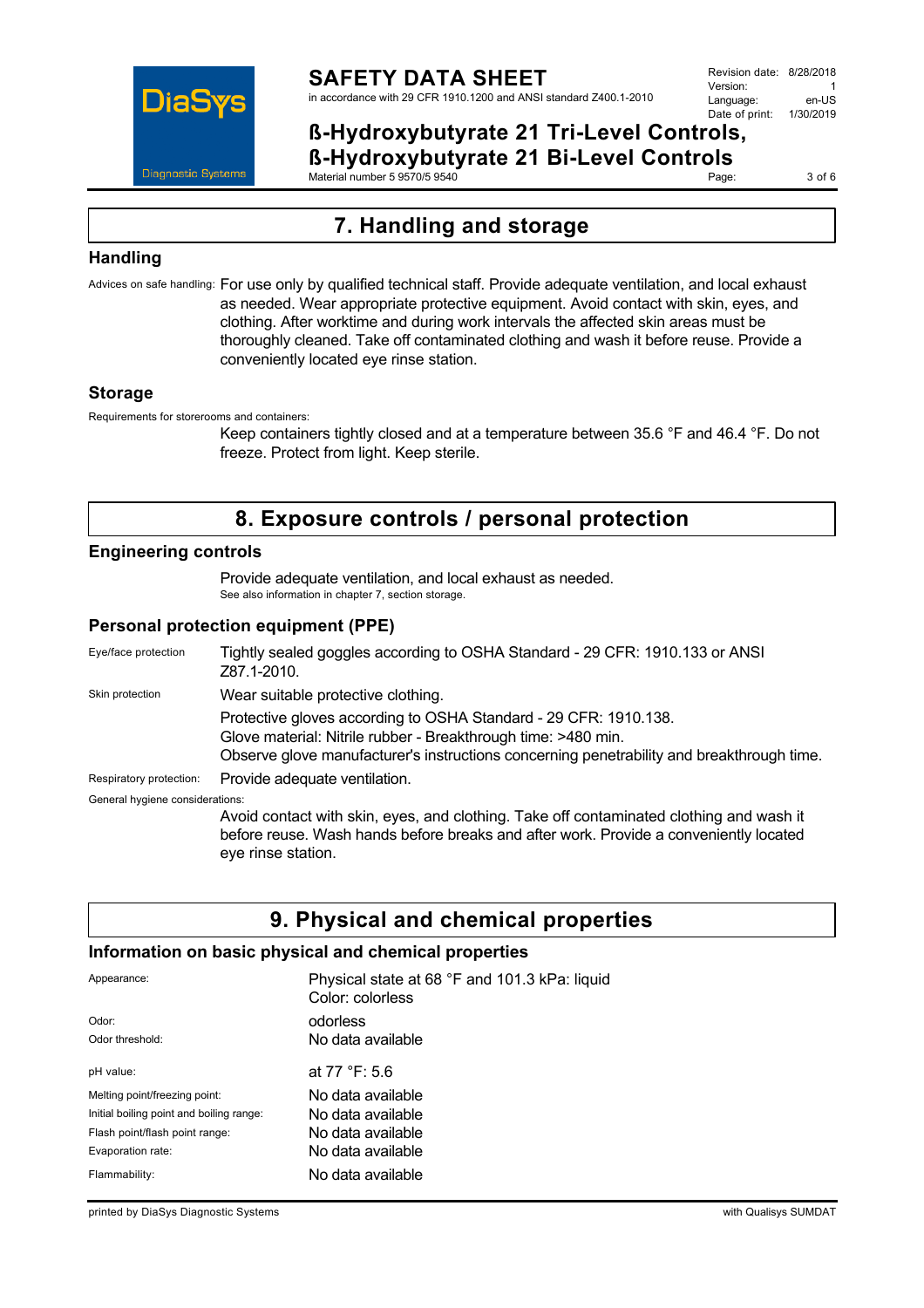

# **SAFETY DATA SHEET**

in accordance with 29 CFR 1910.1200 and ANSI standard Z400.1-2010

### **ß-Hydroxybutyrate 21 Tri-Level Controls, ß-Hydroxybutyrate 21 Bi-Level Controls**

Material number 5 9570/5 9540 Page: 4 of 6

| Explosion limits:                       | No data available   |
|-----------------------------------------|---------------------|
| Vapor pressure:                         | No data available   |
| Vapor density:                          | No data available   |
| Density:                                | at 68 °F: 1.02 g/mL |
| Water solubility:                       | completely miscible |
| Partition coefficient: n-octanol/water: | No data available   |
| Auto-ignition temperature:              | No data available   |
| Thermal decomposition:                  | No data available   |
| Additional information:                 | No data available   |

# **10. Stability and reactivity**

Reactivity: No data available

Chemical stability: Stable under recommended storage conditions.

Possibility of hazardous reactions

No hazardous reactions known.

Conditions to avoid: Protect against heat /sun rays. Protect from frost.

Incompatible materials: No data available

Hazardous decomposition products:

No decomposition when used properly.

Thermal decomposition: No data available

## **11. Toxicological information**

### **Toxicological tests**

Toxicological effects: Acute toxicity (oral): Lack of data.

Acute toxicity (dermal): Lack of data.

Acute toxicity (inhalative): Lack of data.

Skin corrosion/irritation: Lack of data.

Serious eye damage/irritation: Lack of data.

Sensitisation to the respiratory tract: Lack of data.

Skin sensitisation: Lack of data.

Germ cell mutagenicity/Genotoxicity: Lack of data.

Carcinogenicity: Lack of data.

Reproductive toxicity: Lack of data.

Effects on or via lactation: Lack of data.

Specific target organ toxicity (single exposure): Lack of data.

Specific target organ toxicity (repeated exposure): Lack of data.

Aspiration hazard: Lack of data.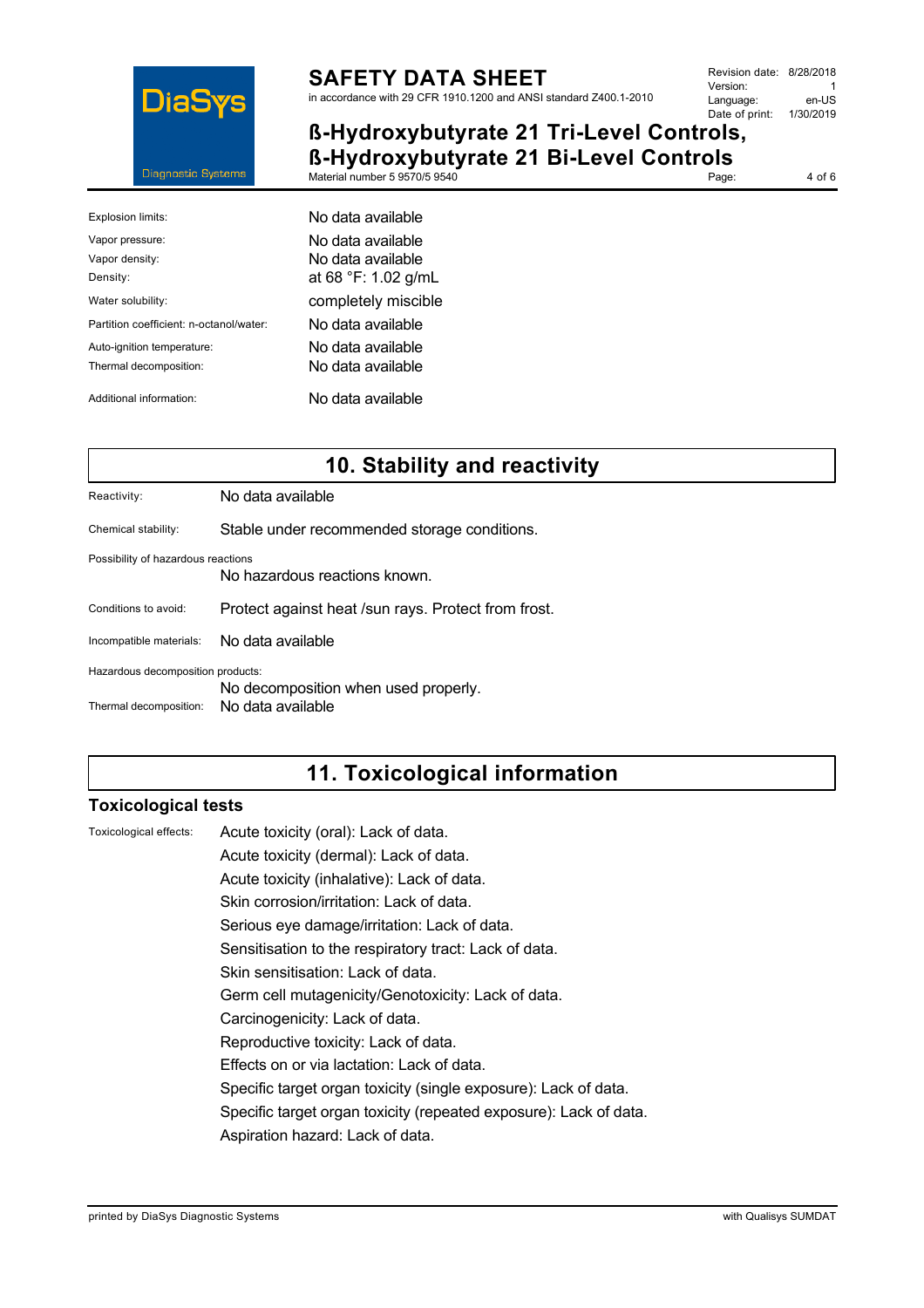

Page: 5 of 6

# **12. Ecological information**

### **Ecotoxicity**

Further details: No data available

#### **Mobility in soil**

No data available

#### **Persistence and degradability**

Further details: No data available

### **Additional ecological information**

General information: Do not allow to enter into ground-water, surface water or drains.

Material number 5 9570/5 9540

## **13. Disposal considerations**

#### **Product**

Recommendation: Special waste. Dispose of waste according to applicable legislation.

#### **Contaminated packaging**

Recommendation: Dispose of waste according to applicable legislation. Non-contaminated packages may be recycled.

## **14. Transport information**

| USA: Department of Transportation (DOT) |                |
|-----------------------------------------|----------------|
| Proper shipping name:                   | Not restricted |

#### **Sea transport (IMDG)**

| Proper shipping name: | Not restricted |
|-----------------------|----------------|
| Marine pollutant:     | no             |

#### **Air transport (IATA)**

Proper shipping name: Not restricted

### **Further information**

No dangerous good in sense of these transport regulations.

## **15. Regulatory information**

#### **National regulations - U.S. Federal Regulations**

| Trisodium citrate - 2-hydrate: TSCA Inventory: not listed | TSCA listed: Trisodium citrate, anhydrous CAS No. 68-04-2           |
|-----------------------------------------------------------|---------------------------------------------------------------------|
| Albumins, blood serum:                                    | TSCA Inventory: listed; UVCB; EPA flags XU<br>TSCA HPVC: not listed |